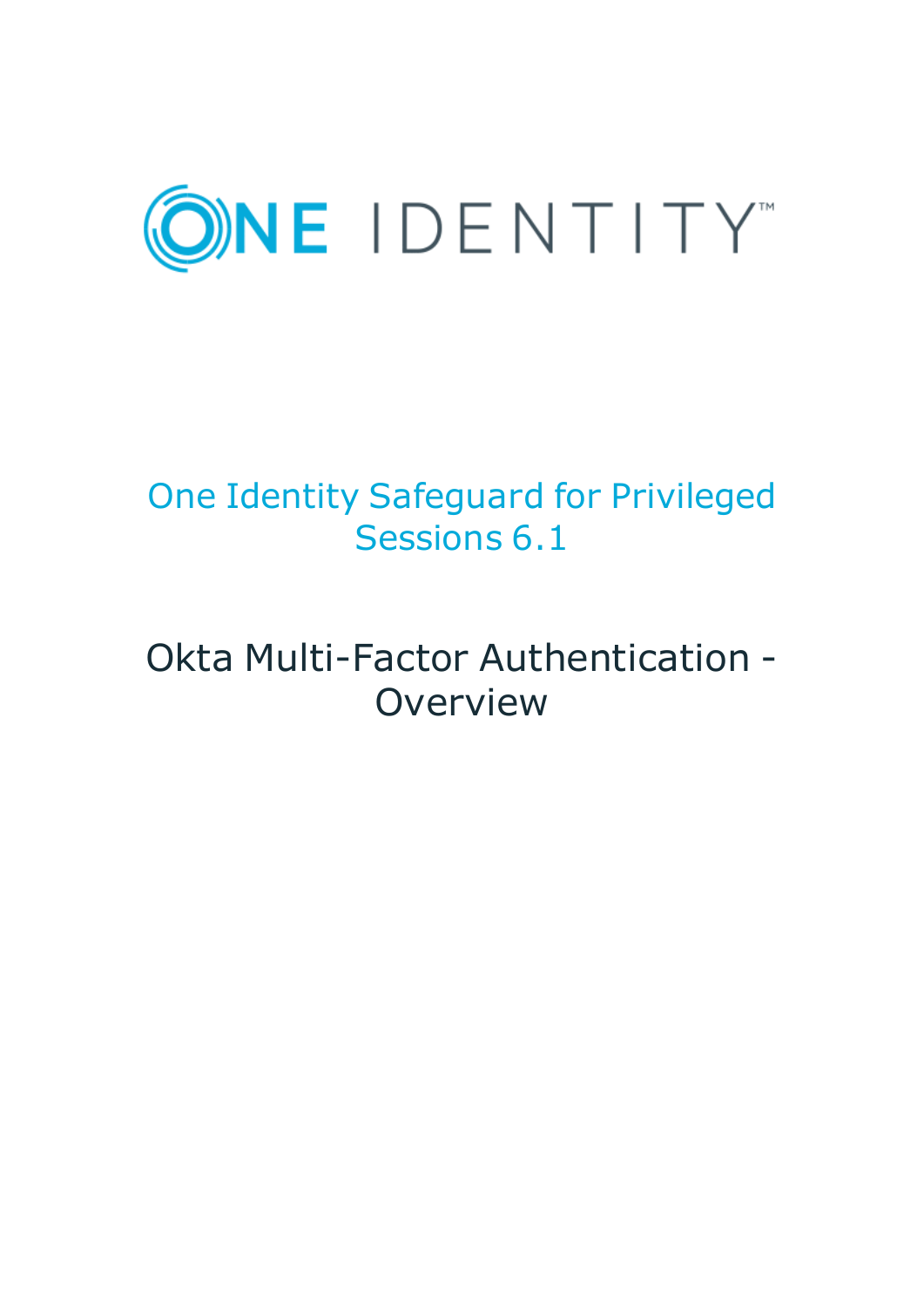#### **Copyright 2019 One Identity LLC.**

#### **ALL RIGHTS RESERVED.**

This guide contains proprietary information protected by copyright. The software described in this guide is furnished under a software license or nondisclosure agreement. This software may be used or copied only in accordance with the terms of the applicable agreement. No part of this guide may be reproduced or transmitted in any form or by any means, electronic or mechanical, including photocopying and recording for any purpose other than the purchaser's personal use without the written permission of One Identity LLC .

The information in this document is provided in connection with One Identity products. No license, express or implied, by estoppel or otherwise, to any intellectual property right is granted by this document or in connection with the sale of One Identity LLC products. EXCEPT AS SET FORTH IN THE TERMS AND CONDITIONS AS SPECIFIED IN THE LICENSE AGREEMENT FOR THIS PRODUCT, ONE IDENTITY ASSUMES NO LIABILITY WHATSOEVER AND DISCLAIMS ANY EXPRESS, IMPLIED OR STATUTORY WARRANTY RELATING TO ITS PRODUCTS INCLUDING, BUT NOT LIMITED TO, THE IMPLIED WARRANTY OF MERCHANTABILITY, FITNESS FOR A PARTICULAR PURPOSE, OR NON-INFRINGEMENT. IN NO EVENT SHALL ONE IDENTITY BE LIABLE FOR ANY DIRECT, INDIRECT, CONSEQUENTIAL, PUNITIVE, SPECIAL OR INCIDENTAL DAMAGES (INCLUDING, WITHOUT LIMITATION, DAMAGES FOR LOSS OF PROFITS, BUSINESS INTERRUPTION OR LOSS OF INFORMATION) ARISING OUT OF THE USE OR INABILITY TO USE THIS DOCUMENT, EVEN IF ONE IDENTITY HAS BEEN ADVISED OF THE POSSIBILITY OF SUCH DAMAGES. One Identity makes no representations or warranties with respect to the accuracy or completeness of the contents of this document and reserves the right to make changes to specifications and product descriptions at any time without notice. One Identity does not make any commitment to update the information contained in this document.

If you have any questions regarding your potential use of this material, contact:

One Identity LLC. Attn: LEGAL Dept 4 Polaris Way Aliso Viejo, CA 92656

Refer to our Web site ([http://www.OneIdentity.com](http://www.oneidentity.com/)) for regional and international office information.

#### **Patents**

One Identity is proud of our advanced technology. Patents and pending patents may apply to this product. For the most current information about applicable patents for this product, please visit our website at [http://www.OneIdentity.com/legal/patents.aspx](http://www.oneidentity.com/legal/patents.aspx).

#### **Trademarks**

One Identity and the One Identity logo are trademarks and registered trademarks of One Identity LLC. in the U.S.A. and other countries. For a complete list of One Identity trademarks, please visit our website at [www.OneIdentity.com/legal](http://www.oneidentity.com/legal). All other trademarks are the property of their respective owners.

#### **Legend**

**WARNING: A WARNING icon highlights a potential risk of bodily injury or property damage, for which industry-standard safety precautions are advised. This icon is often associated with electrical hazards related to hardware.**

**CAUTION: A CAUTION icon indicates potential damage to hardware or loss of data if** A **instructions are not followed.**

SPS Okta Multi-Factor Authentication - Overview Updated - August 2019 Version - 6.1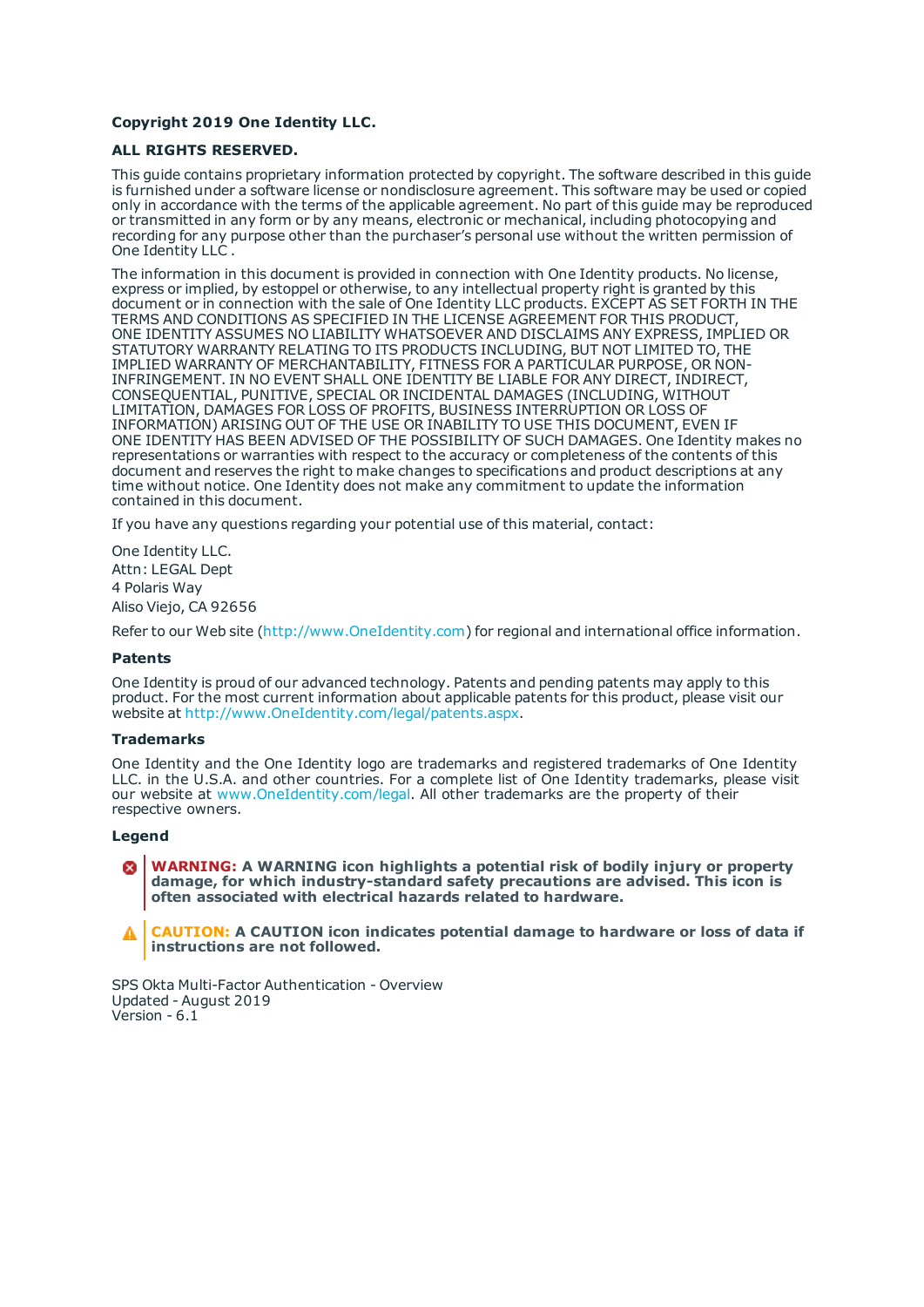## **Contents**

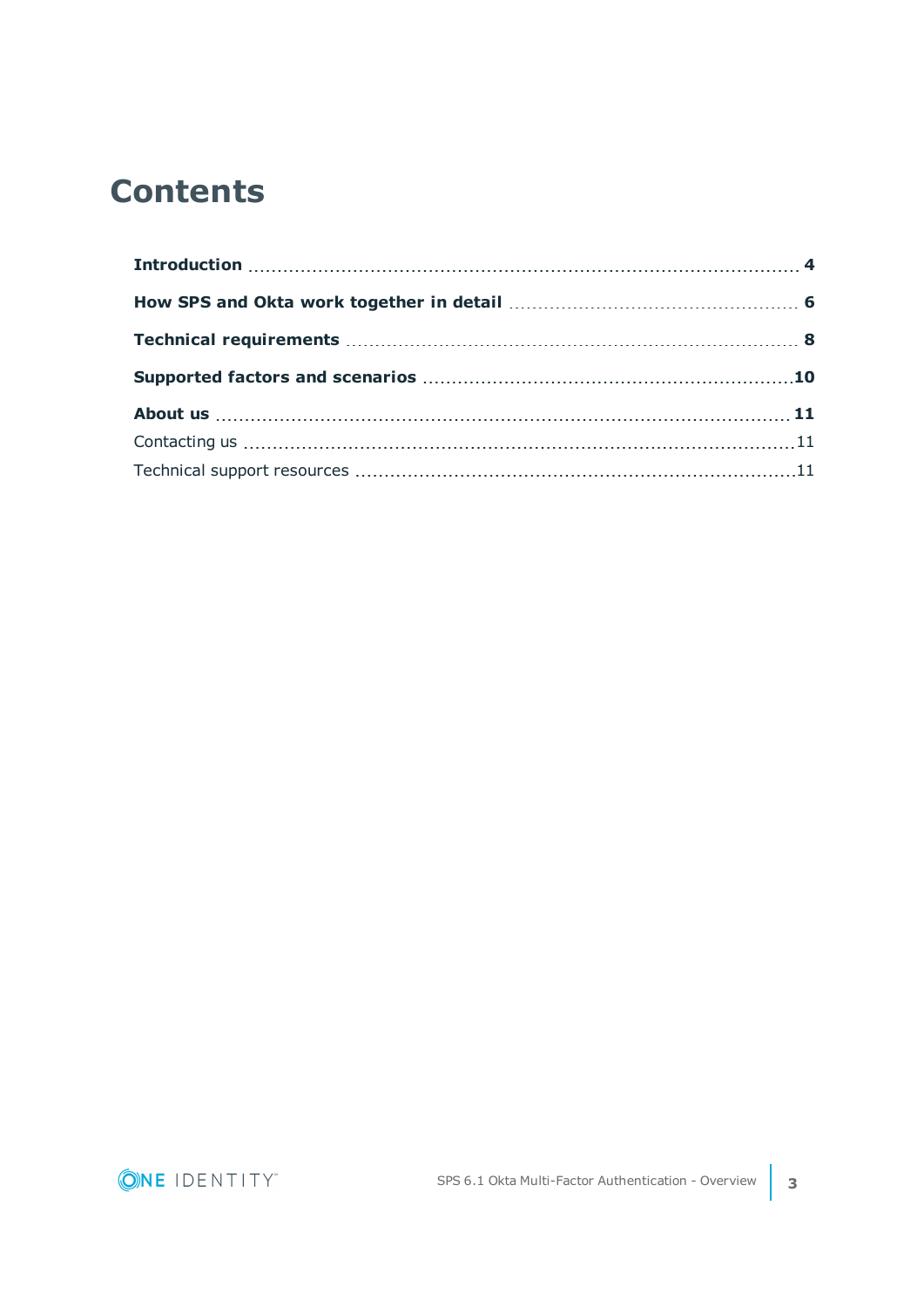# **Introduction**

<span id="page-3-0"></span>This document describes how you can use the services of [Okta](https://www.okta.com/) to authenticate the sessions of your privileged users with One Identity Safeguard for Privileged Sessions (SPS).

### **One Identity Safeguard for Privileged Sessions:**

One Identity Safeguard for Privileged Sessions (SPS) controls privileged access to remote IT systems, records activities in searchable, movie-like audit trails, and prevents malicious actions. SPS is a quickly deployable enterprise device, completely independent from clients and servers — integrating seamlessly into existing networks. It captures the activity data necessary for user profiling and enables full user session drill down for forensic investigations.

SPS acts as a central authentication gateway, enforcing strong authentication before users access sensitive IT assets. SPS can integrate with remote user directories to resolve the group memberships of users who access nonpublic information. Credentials for accessing information systems can be retrieved transparently from SPS's local Credential Store or a third-party password management system. This method protects the confidentiality of passwords as users can never access them. When used together with Okta (or another Multi-Factor Authentication (MFA) provider), SPS directs all connections to the authentication tool, and upon successful authentication, it permits the user to access the information system.

### **Okta Adaptive Multi-factor Authentication:**

Okta is a cloud-based identity service offering identity, authentication, and access control functions as a service. To support multi-factor authentication, SPS integrates with the Okta identity management service. This enables you to leverage an additional out-of-band factor (typically through the user's registered smartphone) when authenticating the user. The additional factor is processed in-line with the connection, so users do not have to switch to an external application to process the additional factor. This results in a seamless and efficient user experience that is readily accepted by the users.

The One Identity Safeguard for Privileged Sessions can interact with your Okta account and can automatically request strong multi-factor authentication for your privileged users who are accessing the servers and services protected by SPS. Okta supports a broad range of authentication methods, including software, hardware, and cellphone-based solutions.

### **Solution benefits**

Matt Magleby, Sr. Computer Scientist at Adobe

One Identity Safeguard for Privileged Sessions helps us meet a portion of our compliance and internal security requirements related to access management.

Using SPS together with Okta provides the following benefits:



**4**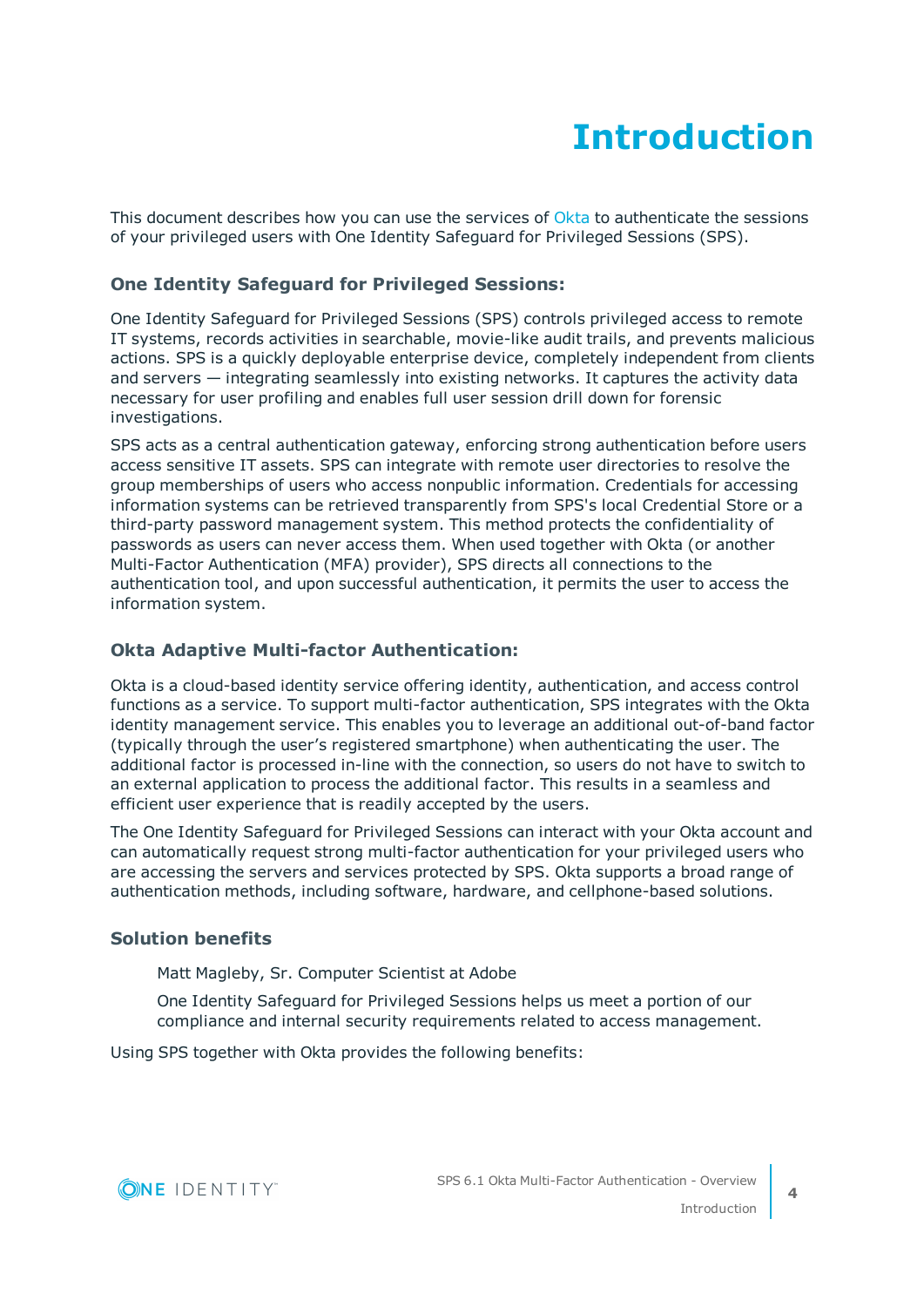- <sup>l</sup> Easy-to-use multi-factor authentication secures privileged access to business-critical servers. The enforcement of a second-factor authentication and the availability of session recordings make access of high-risk users more secure.
- Outband authentication to protect against privileged identity theft.
- Logs and audits administrative network traffic.
- Integrates with existing LDAP user directory.
- Easy and fast deployment and implementation: a network-level solution that does not require installing agents on clients or servers.
- Can forward user logs into Splunk for long-term storage and analysis.
- Supports SSH and RDP protocols to access both Linux and Windows servers, without disrupting the daily workflow of your system administrators and other privileged users.
- Supports strong authentication methods, including SSH keys and certificates.

### **Meet compliance requirements**

ISO 27001, ISO 27018, SOC 2, and other regulations and industry standards include authentication-related requirements, (for example, Multi-Factor Authentication (MFA) for accessing production systems, and the logging of all administrative sessions). In addition to other requirements, using SPS and Okta helps you comply with the following requirements:

- PCI DSS 8.3: Secure all individual non-console administrative access and all remote access to the cardholder data environment (CDE) using MFA.
- PART 500.12 Multi-Factor Authentication: Covered entities are required to apply MFA for:
	- Each individual accessing the covered entity's internal systems.
	- Authorized access to database servers that allow access to nonpublic information.
	- Third parties accessing nonpublic information.
- NIST 800-53 IA-2, Identification and Authentication, network access to privileged accounts: The information system implements MFA for network access to privileged accounts.



**5**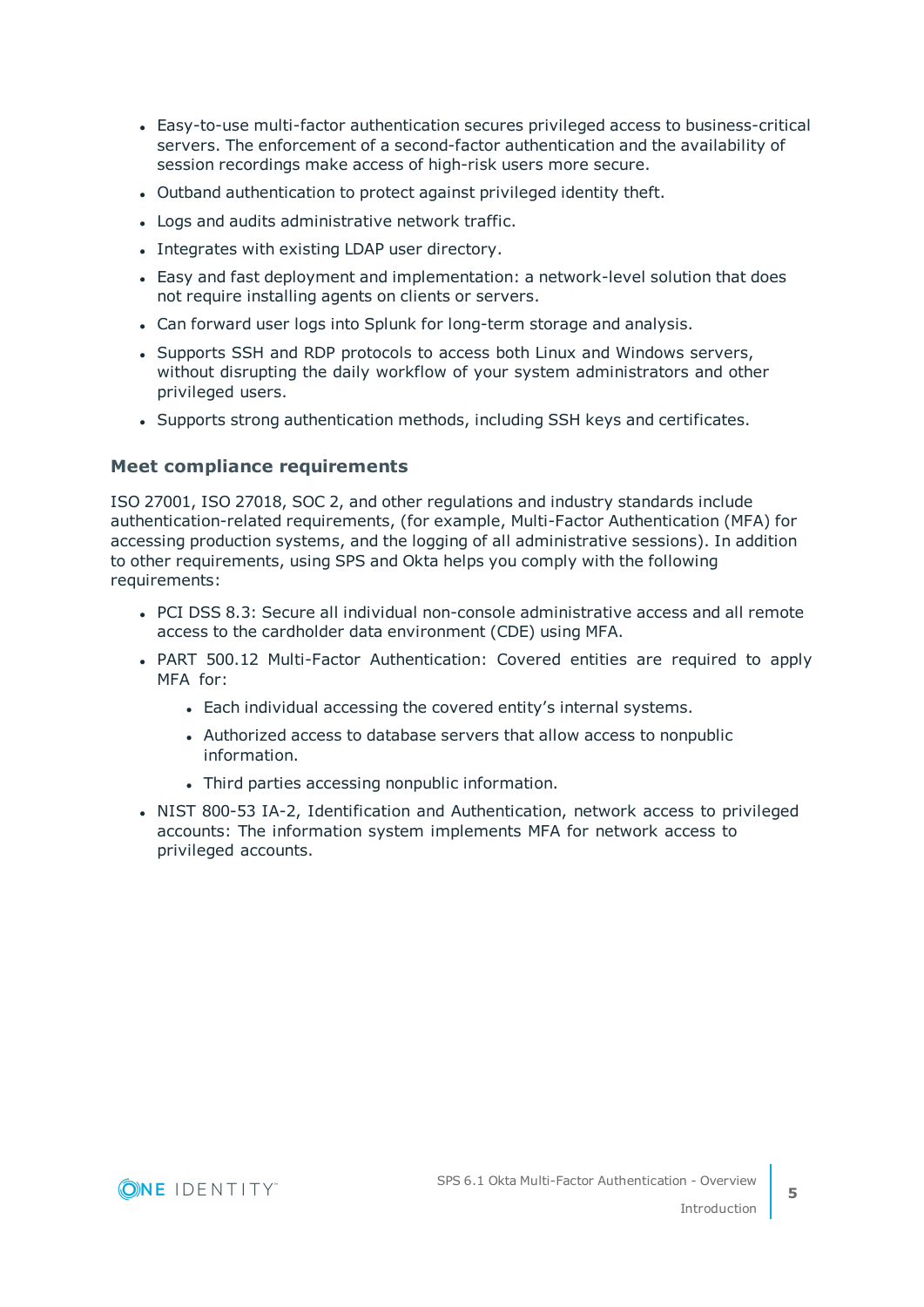# <span id="page-5-0"></span>**How SPS and Okta work together in detail**



1. A user attempts to log in to a protected server.

### 2. **Gateway authentication on SPS**

SPS receives the connection request and authenticates the user. SPS can authenticate the user to a number of external user directories, (for example, LDAP, Microsoft Active Directory, or RADIUS). This authentication is the first factor.

### 3. **Check if the user is exempt from multi-factor authentication**

You can configure SPS using whitelists and blacklists to selectively require multifactor authentication for your users, (for example, to create break-glass access for specific users).

- If multi-factor authentication is not required, the user can start working, while SPS records the user's activities. The procedure ends here.
- If multi-factor authentication is required, SPS continues the procedure with the next step.

For details on creating exemption lists, see [WHITELIST].

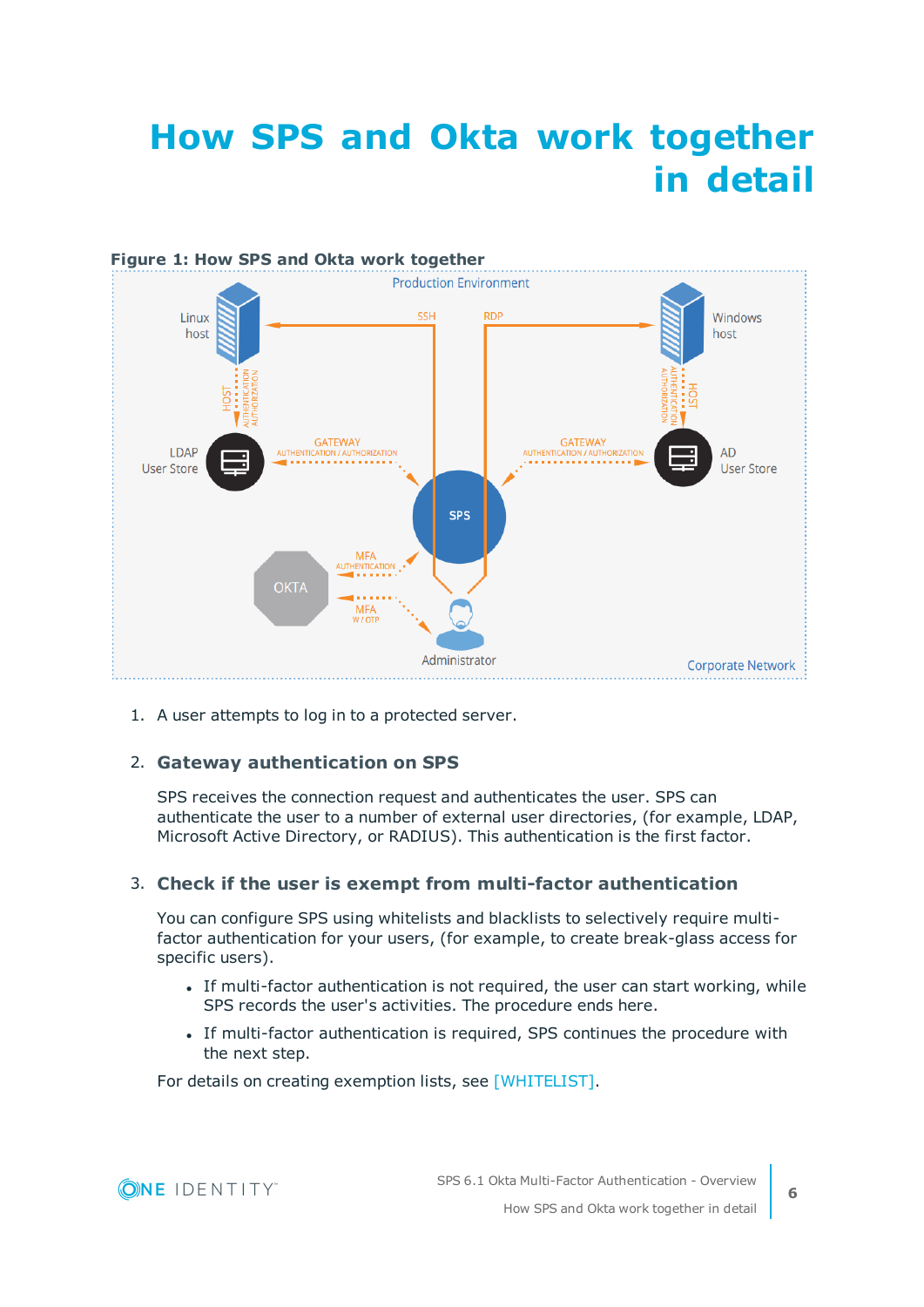#### 4. **Determining the Okta username**

If the gateway usernames are different from the Okta usernames, you must configure the SPS RADIUS plugin to map the gateway usernames to the Okta usernames. The mapping can be as simple as appending a domain name to the gateway username, or you can query an LDAP or Microsoft Active Directory server. For details, see [USERMAPPING].

### 5. **Outband authentication on Okta**

If gateway authentication is successful, SPS connects the Okta server to check which authentication factors are available for the user. Then SPS requests the second authentication factor from the user.

- For OTP-like authentication factors, SPS requests the OTP from the user, and sends it to the Okta server for verification.
- For the Okta push notification factor, SPS asks the Okta server to check if the user successfully authenticated on the Okta server.
- 6. If multi-factor authentication is successful, the user can start working, while SPS records the user's activities. (Optionally, SPS can retrieve credentials from a local or external Credential Store or password vault, and perform authentication on the server with credentials that are not known to the user.)
- 7. If the user opens a new session within a short period, they can do so without having to perform multi-factor authentication again. After this configurable grace period expires, the user must perform multi-factor authentication to open the next session. For details, see [authentication\_cache].

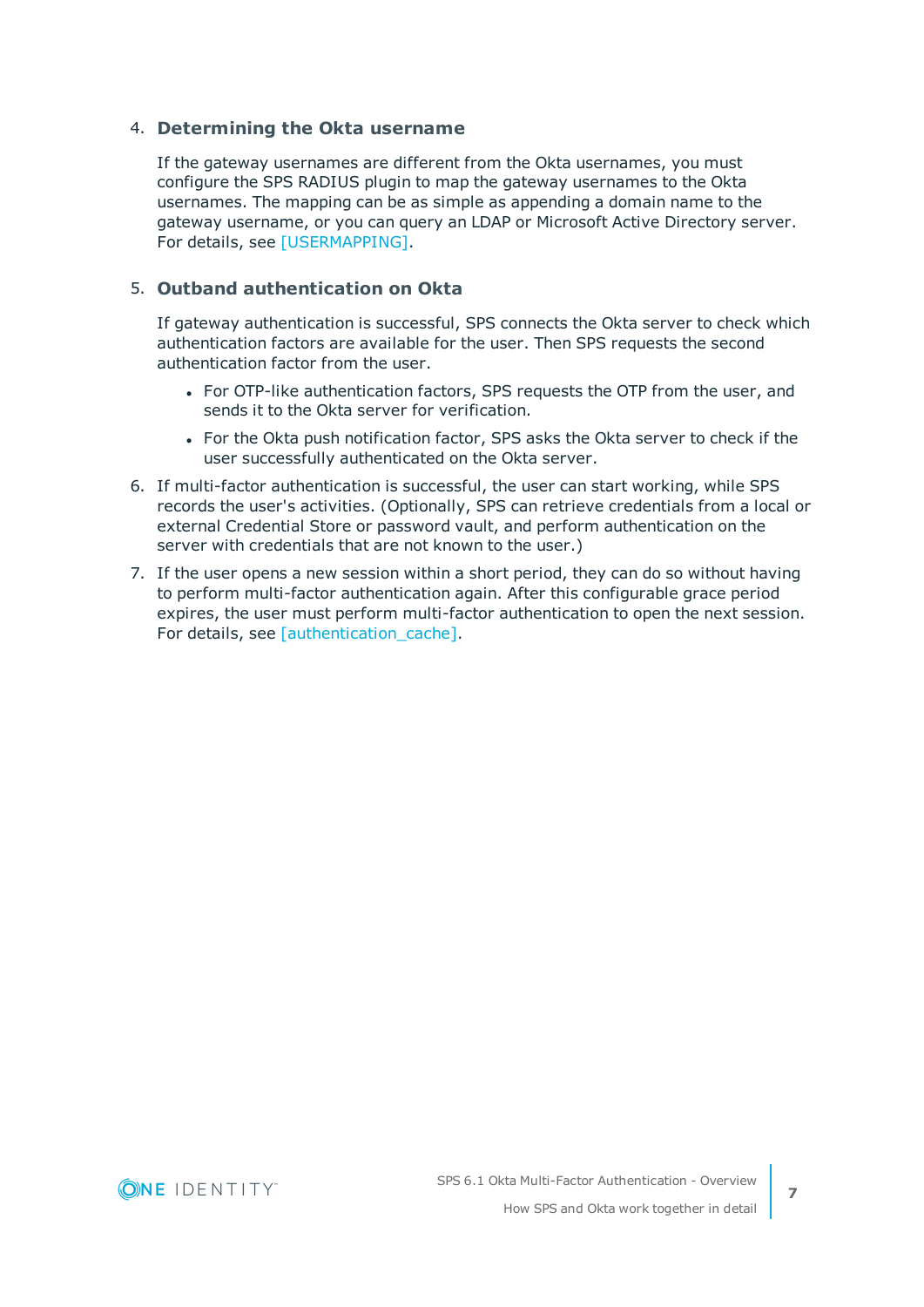# **Technical requirements**

<span id="page-7-0"></span>In order to successfully connect SPS with RADIUS server, you need the following components.

### **In Okta:**

- A valid Okta subscription that permits multi-factor authentication.
- An Okta API key. You will need it to configure the SPS plugin.
- Your users must be available in Okta.
- The users must activate their Okta accounts, and be able to perform the authentication required for the factor (for example, install the Okta mobile app, possess the required hardware token, and so on).
- A factor that the SPS plugin supports must be enabled in Okta. Note that this is a global setting, you cannot selectively enable factors. For a list of factors that SPS supports, see [Supported](#page-9-0) factors and scenarios.

### **In SPS:**

- A One Identity Safeguard for Privileged Sessions appliance (virtual or physical), at least version 5 F11.
- A copy of the SPS Okta Multi-Factor Authentication plugin. This plugin is an Authentication and Authorization (AA) plugin customized to work with the Okta multifactor authentication service.
- SPS must be able to access the Internet (at least the services on [https://www.okta.com](https://www.okta.com/)). Since is a cloud-based service provider, SPS must be able to access its web services to authorize the user.
- Depending on the factor you use to authenticate your users, your users might need Internet access as well, for example, to use the Okta Verify Push Notification factor. Note that the Okta app generates one-time passwords (OTPs) offline.
- SPS supports AA plugins in the RDP, SSH, and Telnet protocols.
- In RDP, using an AA plugin together with Network Level Authentication in a Connection Policy has the same limitations as using Network Level Authentication without domain membership. For details, see "Network Level [Authentication](https://support.oneidentity.com/technical-documents/safeguard-for-privileged-sessions/6.1.0/administration-guide/rdp-specific-settings/network-level-authentication-nla-with-one-identity-safeguard-for-privileged-sessions-sps/network-level-authentication-without-domain-membership/) without domain membership" in the [Administration](https://support.oneidentity.com/technical-documents/safeguard-for-privileged-sessions/6.1.0/administration-guide/rdp-specific-settings/network-level-authentication-nla-with-one-identity-safeguard-for-privileged-sessions-sps/network-level-authentication-without-domain-membership/) Guide.
- <sup>l</sup> In RDP, using an **AA plugin** requires TLS-encrypted RDP connections. For details, see "Enabling [TLS-encryption](https://support.oneidentity.com/technical-documents/safeguard-for-privileged-sessions/6.1.0/administration-guide/rdp-specific-settings/enabling-tls-encryption-for-rdp-connections/) for RDP connections" in the Administration Guide.

### **Availability and support of the plugin**

The SPS Okta Multi-Factor Authentication plugin is available for download as-is, free of charge to every SPS customer from the Okta Multi-Factor [Authentication](https://github.com/OneIdentity/safeguard-sessions-plugin-okta-mfa) plugin for

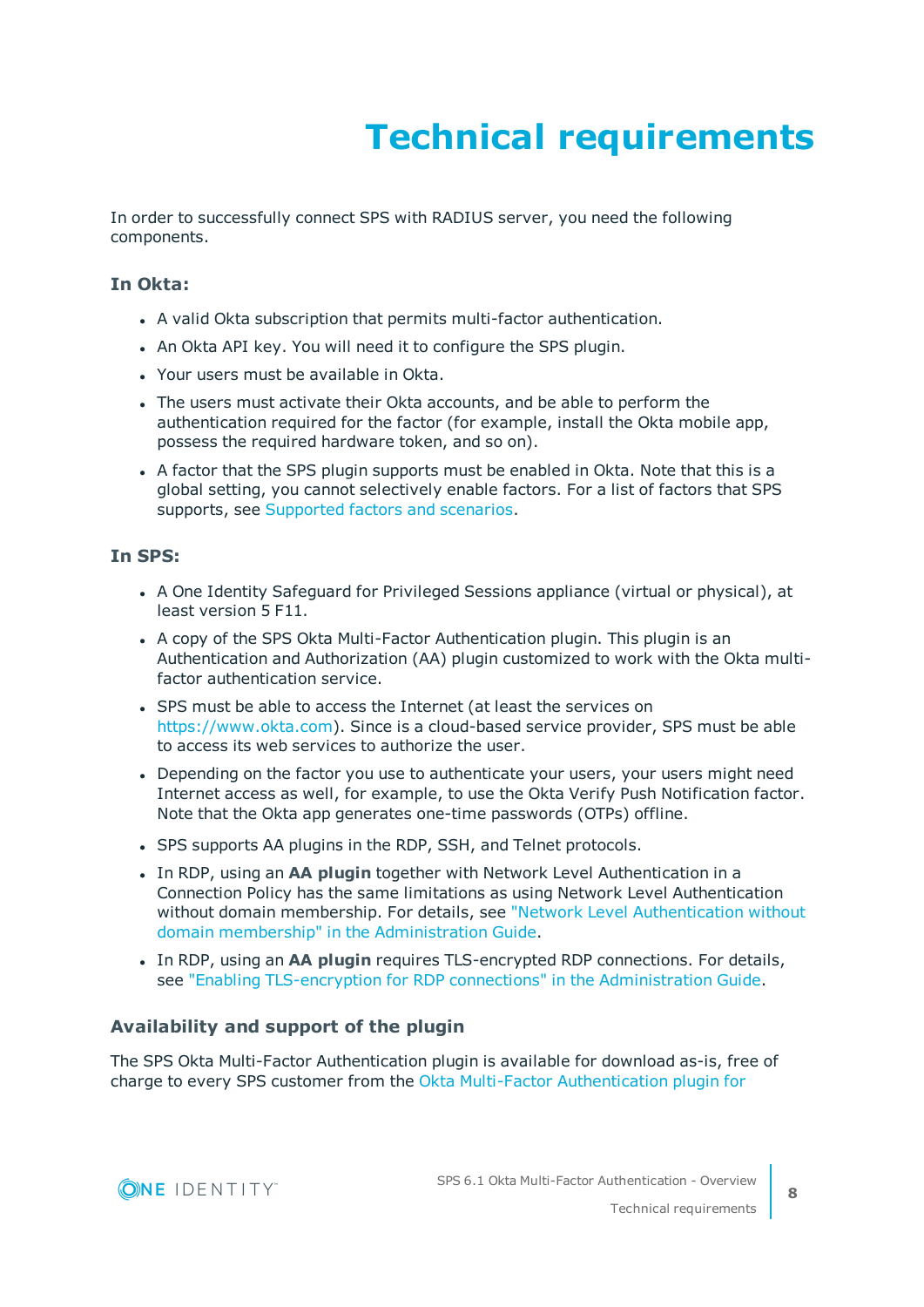[Safeguard](https://github.com/OneIdentity/safeguard-sessions-plugin-okta-mfa) for Privileged Sessions page. In case you need any customizations or additional features, contact our Support Team.

### **A** CAUTION:

**Using custom plugins in SPS is recommended only if you are familiar with both Python and SPS. Product support applies only to SPS: that is, until the entry point of the Python code and passing the specified arguments to the Python code. One Identity is not responsible for the quality, resource requirements, or any bugs in the Python code, nor any crashes, service outages, or any other damage caused by the improper use of this feature, unless explicitly stated in a contract with One Identity. If you want to create a custom plugin, contact our Support Team for details and instructions.**

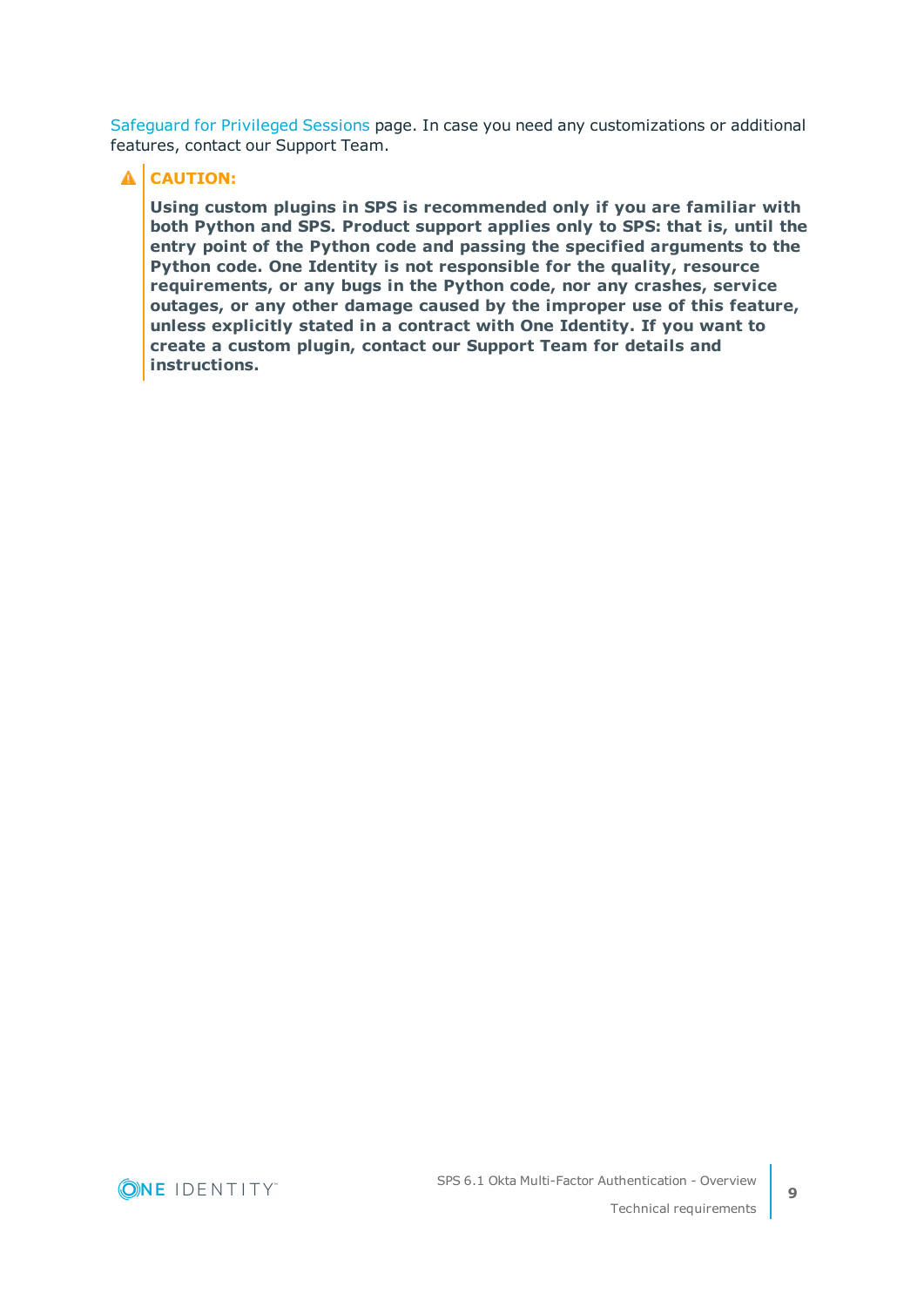## <span id="page-9-0"></span>**Supported factors and scenarios**

The SPS Okta plugin can provide multi-factor authentication in the Remote Desktop (RDP), Secure Shell (SSH), and TELNET protocols. In RDP, using push notifications (when the user authenticates using the Okta mobil app) is the most convenient method. You can use another factor, but in this case the user must encode the OTP password into the username used in the connection, before trying to connect to the server.

Okta supports several different authentication backends ("factor types" in Okta terminology). When using one-time passwords (OTP-like factors), your users can specify which factor they use (from the ones available for them in Okta).

You can also set a default factor in the Okta configuration, it defaults to Okta Verify (One-Time Password).

The SPS Okta plugin supports the following authentication factors:

- Google Authenticator (One-Time Password)
- Okta Push Authentication
- Okta Verify (One-Time Password)
- $\cdot$  RSA token
- Symantec token (One-Time Password)
- YubiKey token (One-Time Password)

You can also configure SPS to require multi-factor authentication only from selected users or usergroups. You can also specify exceptions, that is, require multi-factor authentication from everyone except the specified users. This allows you to have emergency or breakglass users who can access your servers even if the Okta services are not available. For details, see ["\[WHITELIST\]"](https://support.oneidentity.com/technical-documents/safeguard-for-privileged-sessions/6.1.0/okta-multi-factor-authentication---tutorial/sps-okta-plugin-parameter-reference/[whitelist]/) in the Okta Multi-Factor Authentication - Tutorial.